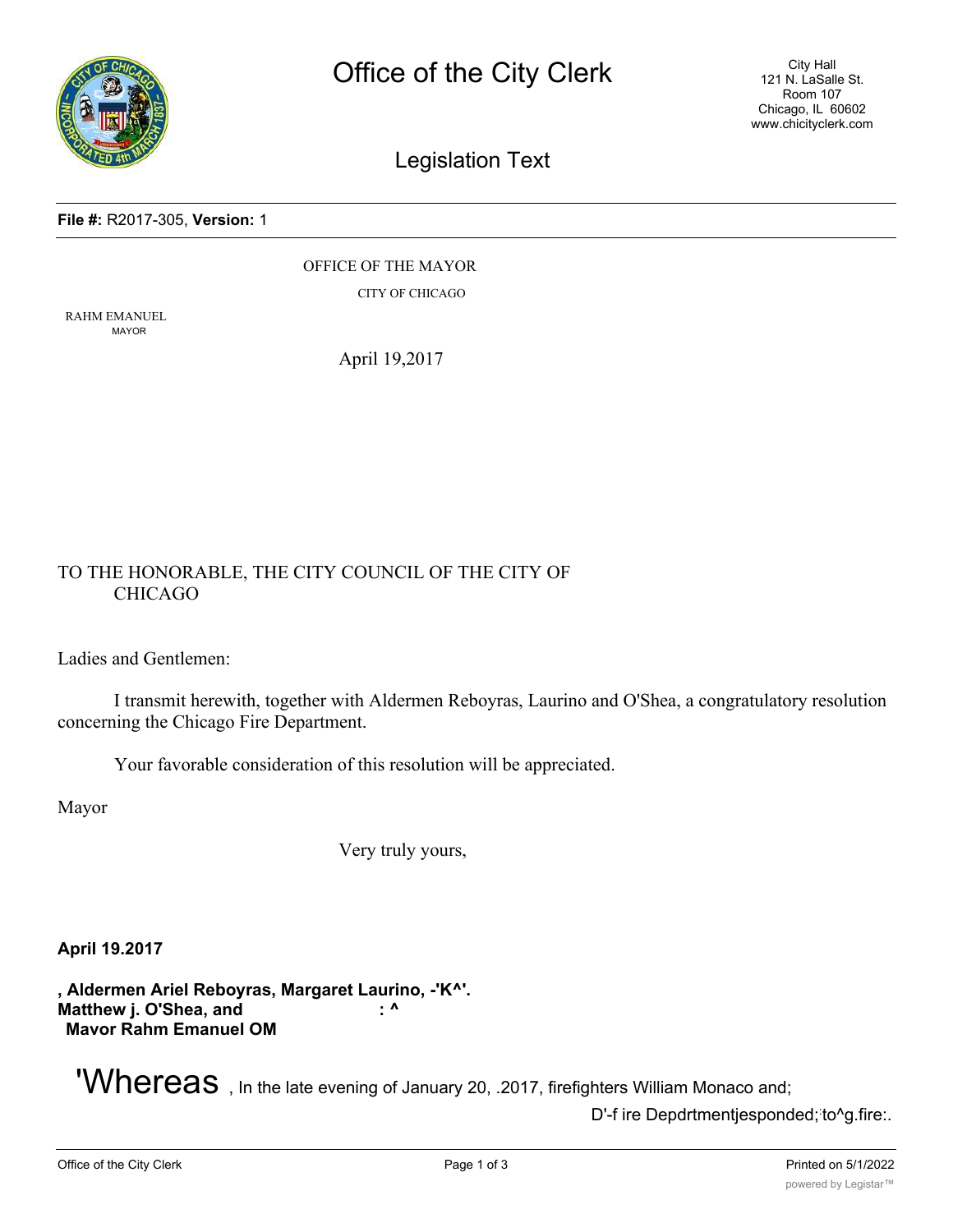iruthe 7TOO block of South Fairfield Avenue, in the Mdrquette,Park'neighborh66&; an6

' WHEREAS, • Members of .Squad\_Co:mpdpy, -5 arrived with their special rescue, fire ^company and saw heavy fire and thick blqck smoke billowing from a two-story building; and :..X " .■' ; i-: ■ ' X." •• J-"-, ..'

• WHEREAS/ Firefighters observed d heavy volume of, fire comingsfrom the' basement and blowing like a torch that reached the eaves of the roof:, and  $V \ o$ 

\_> ."' WHEREAS, Acting quickly, the first .engine company Used a deck water gun. to extinguish jhe fire, but the heat was so intense that the blaze flared up a^ihrdnd^^P

WHEREAS, The 20th Battalion Chief, Louis,Bongiornp, ordered Squad Company 5 to search.the two-unit building.., Firefighters Monaco and Sewni'g, despiteehcountering thick, heavy,-black smoke, began to search.the first-floor apartment.' Visibility was zero and therrnal imaging camera equipment was ineffective. As-a result, these firefighters had to.rely on-feeling around in the engulfed structure jp their search for possible;victims; and "!  $\blacksquare' = \blacksquare \blacksquare'' : \blacksquare$ . ...'.  $\blacksquare' : ?$ . {<":" ''' •- '"' >' ■'"■ ' , -.,.■"■'. :  $\leq$ <sup>r</sup><sub>0</sub>  $\leq$ 

WHEREAS, Firefighter-Sewnig-came upon a'bedroom and felt what seemed: to be a lifeless body. With the dssistance of Firefighter Monaco;! Sewhig carried thepefson to the exterior of the,buildihg; and, ; : . •  $Jv^{\wedge}$  iJh<sup> $\wedge$ </sup>  $X'$  .-'<sup>7</sup>"'-X.." '.- ..'

. WHEREAS, Both firefighters immediately began administering 'life' saving ■ techniques to the victim,.q To' year-old girl,. who was not ; breathing and was unresponsive.^. Along.wjth dssistance from^heambulance company, they were able to revive the girl using CP.R..Xthe girl was'Ftransported. to Holy Cross Hospital 'and later 'transferred to Loyola Hospital and.-into a hyperbolic chamber. The girl wds'- released.- from the hospital, less than; a :week dfter nearly dying and is'/expectedJo--'i7i'dke;qi full' recovery; and ... '■'. "o\* V ..;--,-∎;'<sup>;</sup> "-'X.;-C ^^v,-. /' '■■''-' × "yf ''-. ' ;,-/> .: V' ■ -.. <sup>∷ י</sup>;;,, .

: WHEREAS, Firefighters Monaco arid-Sewnig acted quickly, efficiently and with total disregard for their personal safety in performing a.successful rescue and. averting what could 'have been a tragedy. Firefighters Monaco and Sewnig.perfotmed their duties 'in the highest tradition of the Chicago Fire Department; now, therefore, '' "'■'

BE IT RESOLVED, That' we, the .Mayor and Members of the City Council of the City

of Chicago, assembled; this nineteenth day ,of, April, 2017,: do hereby commend

Firefighters William Mdndco and James Sewnig for their skill "and courage in rendering